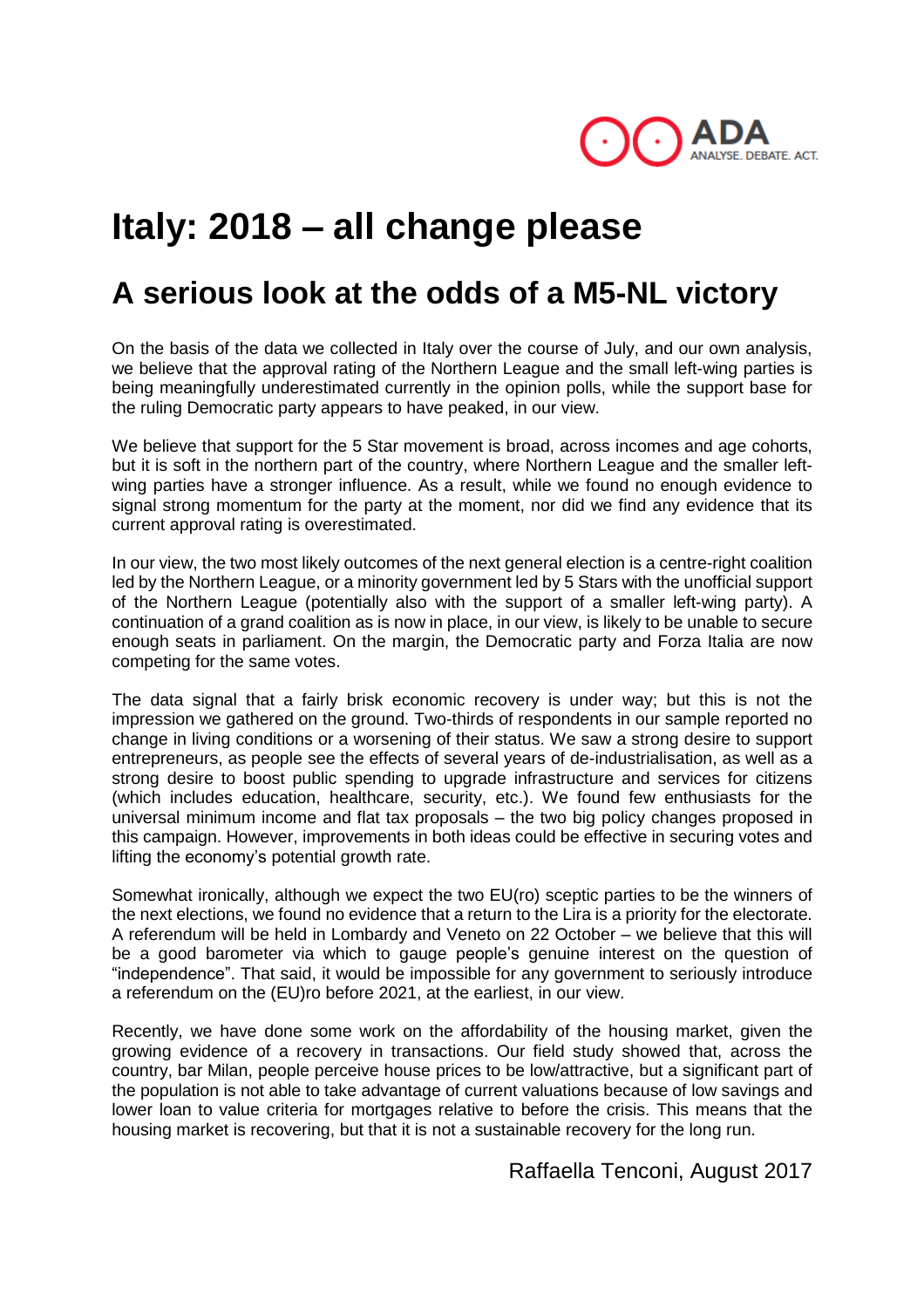

## How to use this report

This report is based on ADA's proprietary small data survey technique, which is a methodology for gathering local information primarily about government policies and voters' political views. We have developed and perfected this technique over the past year and a half, testing it in various ways during the UK EU referendum (2016), the US presidential elections (2016), the Italian Constitutional referendum (2016), the French presidential elections (2017) and the UK general elections (2017), and we have also used it for other EU countries. Our sample as of today is of 500 people in various European countries.

We have built our small data surveys to create a standardised methodology to assess political shifts, as well as the effectiveness and implementation of macroeconomic and fiscal policies. Our methodology has proven successful in correctly predicting major shifts in opinion polls with a lead of several months. Perhaps even more importantly, the insights we gather have a long shelf life as, de facto, we look for signals about emerging long-term trends (positive or negative) in a given country.

"Small data" means that our sample is smaller than a normal opinion poll, and much smaller than the much discussed "Big data" methodologies used to infer consumer trends, for example. However, what we lack in size, we make up for in content as we spend significant amounts of resources, strategy and time on gathering evidence on what people think and why, what they are experiencing and what they perceive to be a likely or desirable outcome.

We believe that you should see this report as complementary to opinion polls/big data analysis/country reports provided by international institutions and any other type of research you use currently.

We hope you will find it interesting and useful; please give us your feedback so we can keep on improving it!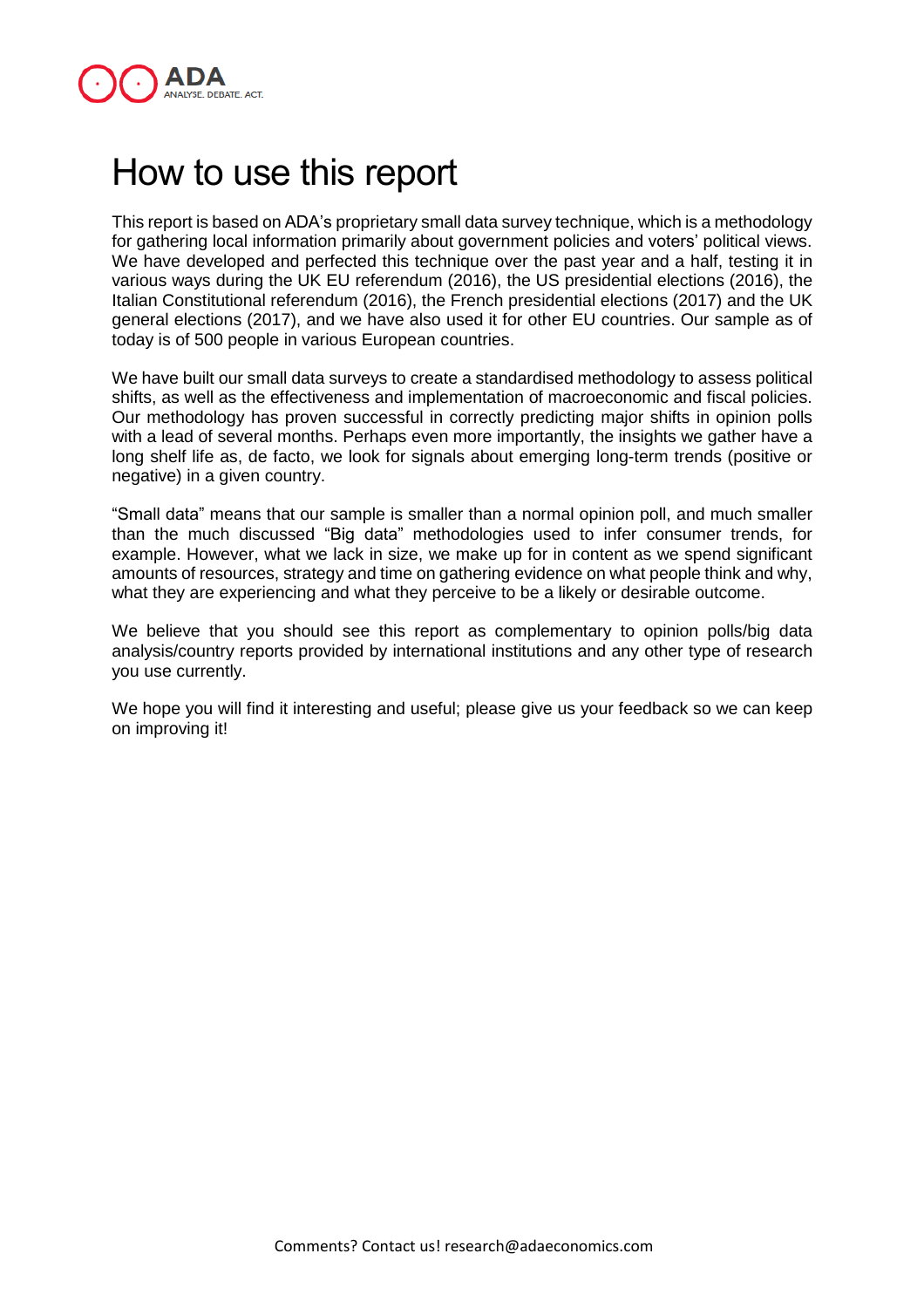



## The status quo – what the data say about Italy currently

*Source: Macrobond, ADA Economics Ltd. Notes: Art1 = Articolo 1 Progressive and Democratic movement, smaller left party, M5S = 5 Star Movement, FI = Forza Italia (Be rlusconi's party), LN = Northern League* (Salvini's party),  $PD = Demonoratic$  *party* (Renzi's party).



*Source: Macrobond, ADA Economics Ltd*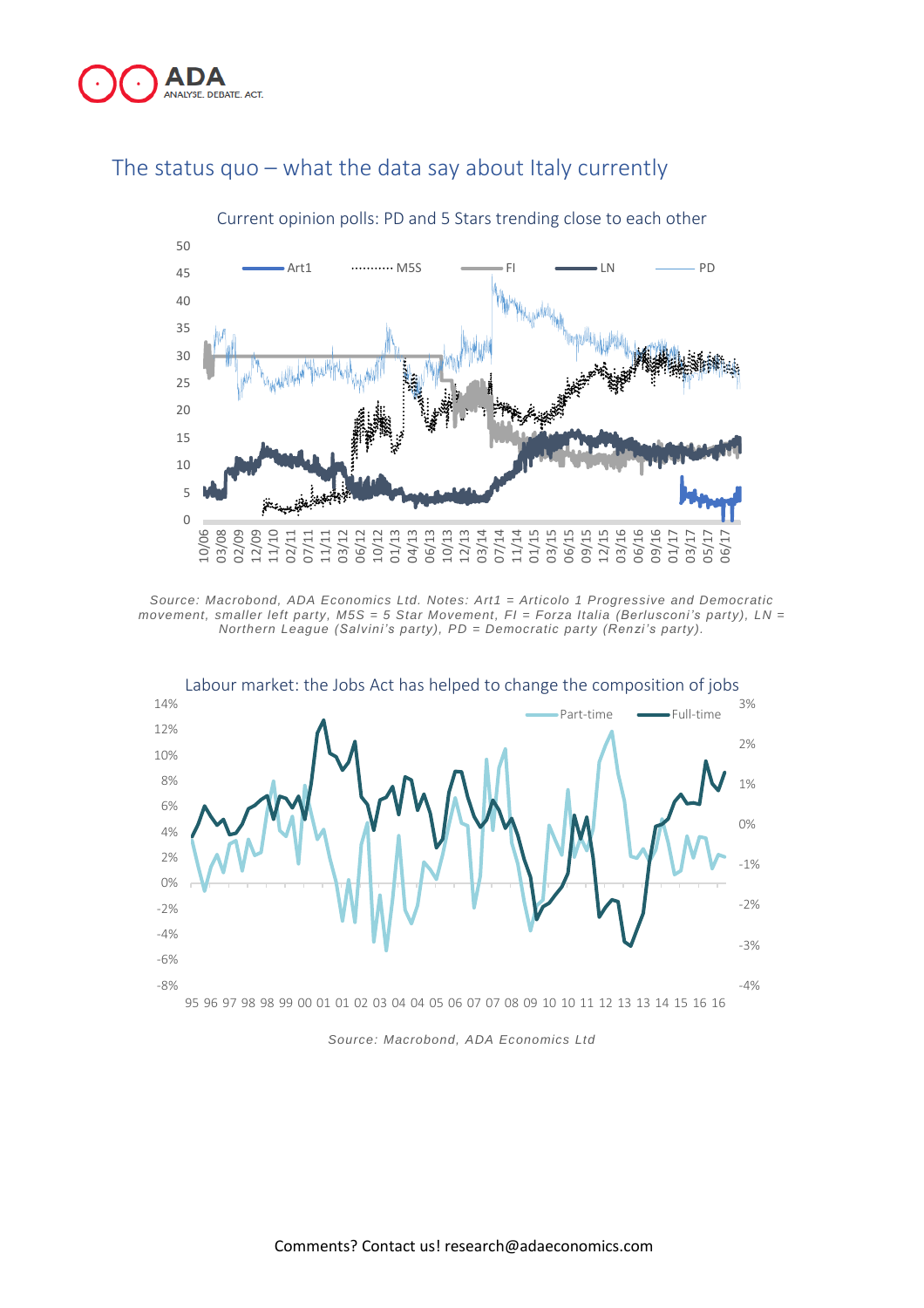



*Source: Macrobond, ADA Economics Ltd.*

*Notes: Gross profits as provided in the national accounts dataset indexed to 2006Q1=100*



Distrust in the EU: not too different from that seen in Germany

*Source: DG COMM survey, question: How much do you trust the Europen Union, share of those that respond "tend not to t rust ", data reported by Macrobond, ADA Economics Ltd*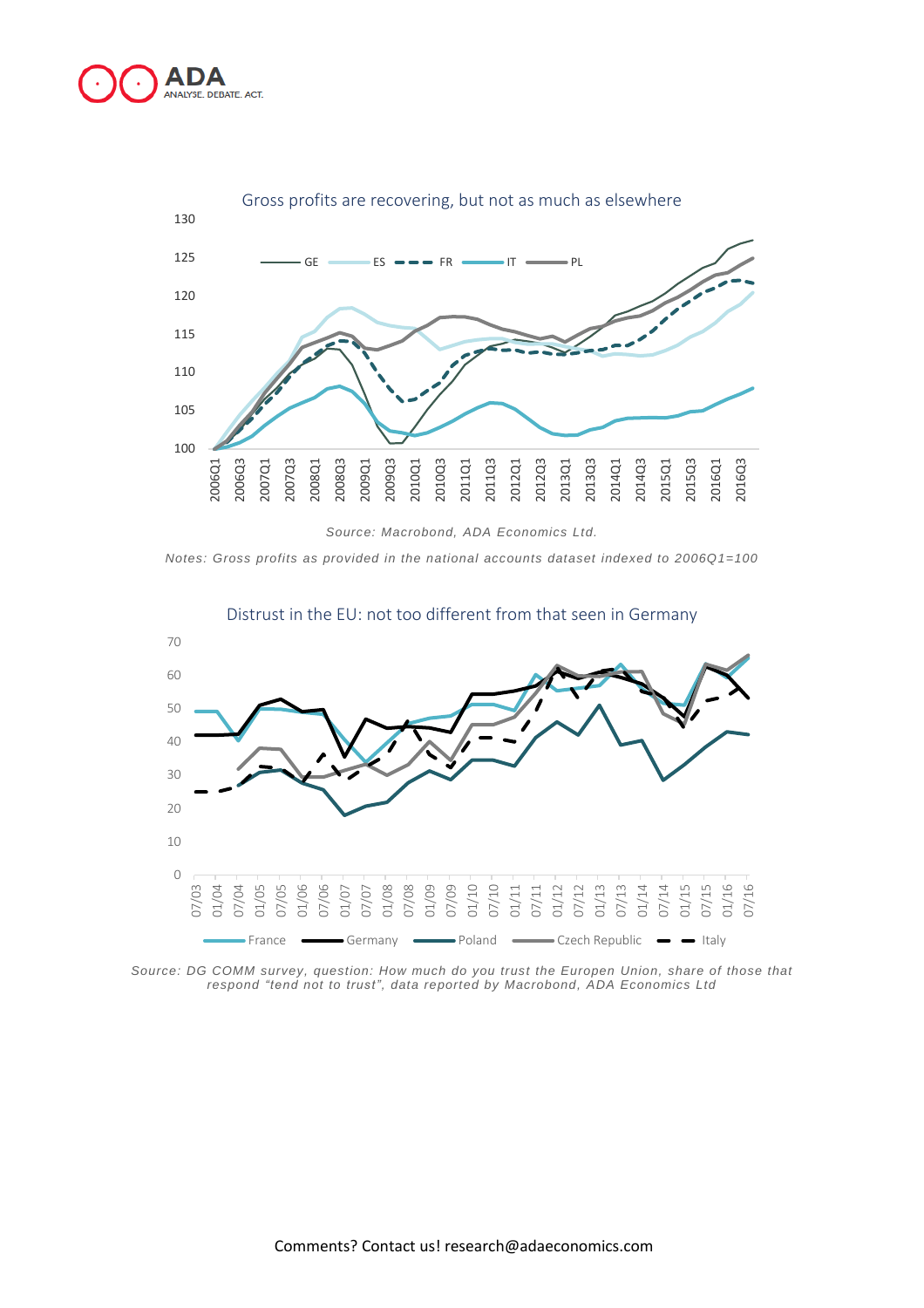

## Support for political parties: Northern League has momentum

Our field study has highlighted five strong trends. The approval rating of the Northern League is broadening across the country and has momentum. The support base of the Democratic party, led by former Prime Minister Matteo Renzi, is changing: some voters felt alienated by his decisions and are moving further left, but Renzi is gaining votes from Berlusconi's supporters in search for a younger leader. As some of our respondents put it: *"Renzi is a centre-right man after all".* The support for the 5 Star movement is strong and broad-based, notwithstanding that we found a meaningful number of voters disappointed with its performance. The support for the smaller left-wing parties is being underestimated in the current surveys, in our view: we expect it to double or even treble once we approach the 2018 elections.

Popular support for the Northern League is expanding across the whole country, not just its traditional core areas of the northern regions. This is a change compared with our previous small data survey, which we conducted almost a year ago. Now, we have found that Salvini, the leader of the Northern league, and the "movement with Salvini" are perceived to be right, in terms of: his position on immigration; his emphasis on supporting companies; and the socalled "Italy for Italians" – overall, he is seen as pushing only a few ideas, but at least with credibility, consistency and the "right" ones needed by the country. We found support for Salvini across the country, which suggests to us that the approval rating of the Northern League will rise from around 14% currently to 20% by the time the elections take place.

Renzi's Democratic party is experiencing a change in its voter base. Overall, the party continues to command strong support at the national levels, but we suspect this may be the peak, unless Forza Italia drops out of the race completely. We found reasonable consistent support for PD only among either the very young (20-25 years, in the low income quintiles) or the 40-years plus (at the top of the income distribution). Several traditional PD voters claimed to feel alienated and will switch to some of the small left-wing parties. This shift, in our view, could push Sinistra Italiana and Articolo 1 from less than 4% to 8-12% at the national level (combined) – however, it is not clear to us whether both can make it into the next government – perhaps only one will succeed, taking most of the votes.

On average, people have taken notice of some of the key measures introduced by the government: the EUR 80 support for employees; the bonus for culture (for 18-year olds); and the jobs act are the most frequently-mentioned policies. However, none of these measures were uniformly evaluated positively; in fact, only a minority of people expressed a positive view. Instead, they were often criticised both for lack of coherence in term of implementation (the EUR 80 was not disbursed to the self-employed, for example, and some people had to return the cash the following year; or they could not understand why they received the money once, but not the following year), as well for their lack of long-term benefits (people criticised the fact that the measure was, by and large, a way to buy votes, rather than structurally address the needs of the economy).

In our view, the support base for the 5 Stars movement remains strong, although less so in the northern part of the country compared with the centre and the south. First, those that have voted 5 Stars in the past are highly likely to continue to do so, even though we found evidence of meaningful disappointment with their performance both in some of the large cities (Rome chiefly) and at the national level. Secondly, in our view, the party is still attracting new votes; we were surprised to see new votes coming in from the 55-year-olds and up – generally, these people see 5 Stars as the last option for genuine change. Thirdly, although the 5 Star movement has disappointed in Rome, it has delivered well in the eyes of voters in various smaller towns.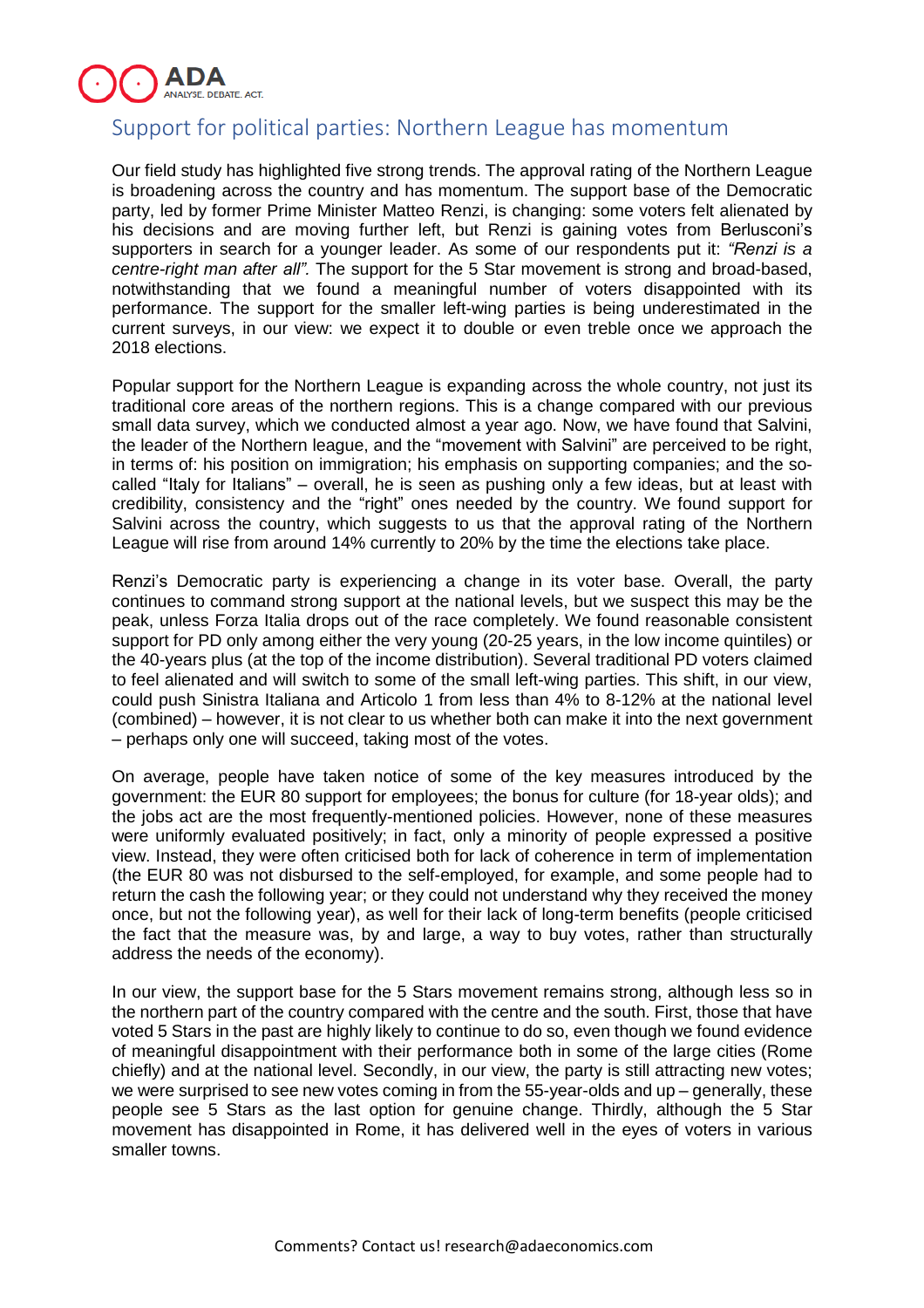

Whilst we did not find enough evidence to see the approval rating of 5 Stars as overestimated currently, neither did we find evidence that it is underestimated. Frequent criticism of the party relates to the founder of the movement – Beppe Grillo – and a perceived lack of sufficient competence or a clear message. Those that do not even consider M5 often do it because they perceive a lack of democratic process within the party and too much extremism in their policy views. In our view, some of these criticisms could be addressed over the course of the campaign and could yield an increase in its support base of 1-5 points on average. Importantly, 5 Stars is missing meaningful support from voters in the highest income brackets, which prevents, in our view, a rise in the opinion polls to 40%.

Equally importantly, the support for 5 Stars is capped somewhat in the north by the competition with the Northern League and Articolo 1; both are probably "easier" to relate to as both parties are perceived to have a clearer track record.

Forza Italia (FI), the party of former Prime Minister Silvio Berlusconi, launched its electoral campaign with a wide policy programme that aims to cater for both entrepreneurs and less affluent voters. We found strong support for Berlusconi in Sicily, making FI a serious contender to win the upcoming regional elections, due on 5 November (the other potential winner is the 5 Star movement). However, we did not find that much support for FI elsewhere; in our view, the key problem is that, while Berlusconi can recapture some of the disillusioned votes he lost in the past two elections, he is unable to gather more because of his age – in fact, he is losing support because of his age. The common feedback we collected was: some votes are shifting to Renzi, because he is seen as a "centre-right man", with his younger age as an important advantage over Berlusconi (who is currently 80 years old, turning 81 on 29 September); and some support is shifting to Salvini because of his tougher stance on immigration.

| Party                     | Current approval rating | ADA expectations in<br>2018 |
|---------------------------|-------------------------|-----------------------------|
| Democratic party          | 28                      | 23-28                       |
| 5 Stars                   | 28                      | 25-33                       |
| Forza Italia              | 14                      | 10                          |
| Northern League - Salvini | 14                      | 20                          |
| Brothers of Italy         | 4                       | 5                           |
| Small Left Parties*       | 4                       | $8 - 12$                    |

*Source: Sondaggipoliticoelettorali.it, ADA Economics Ltd*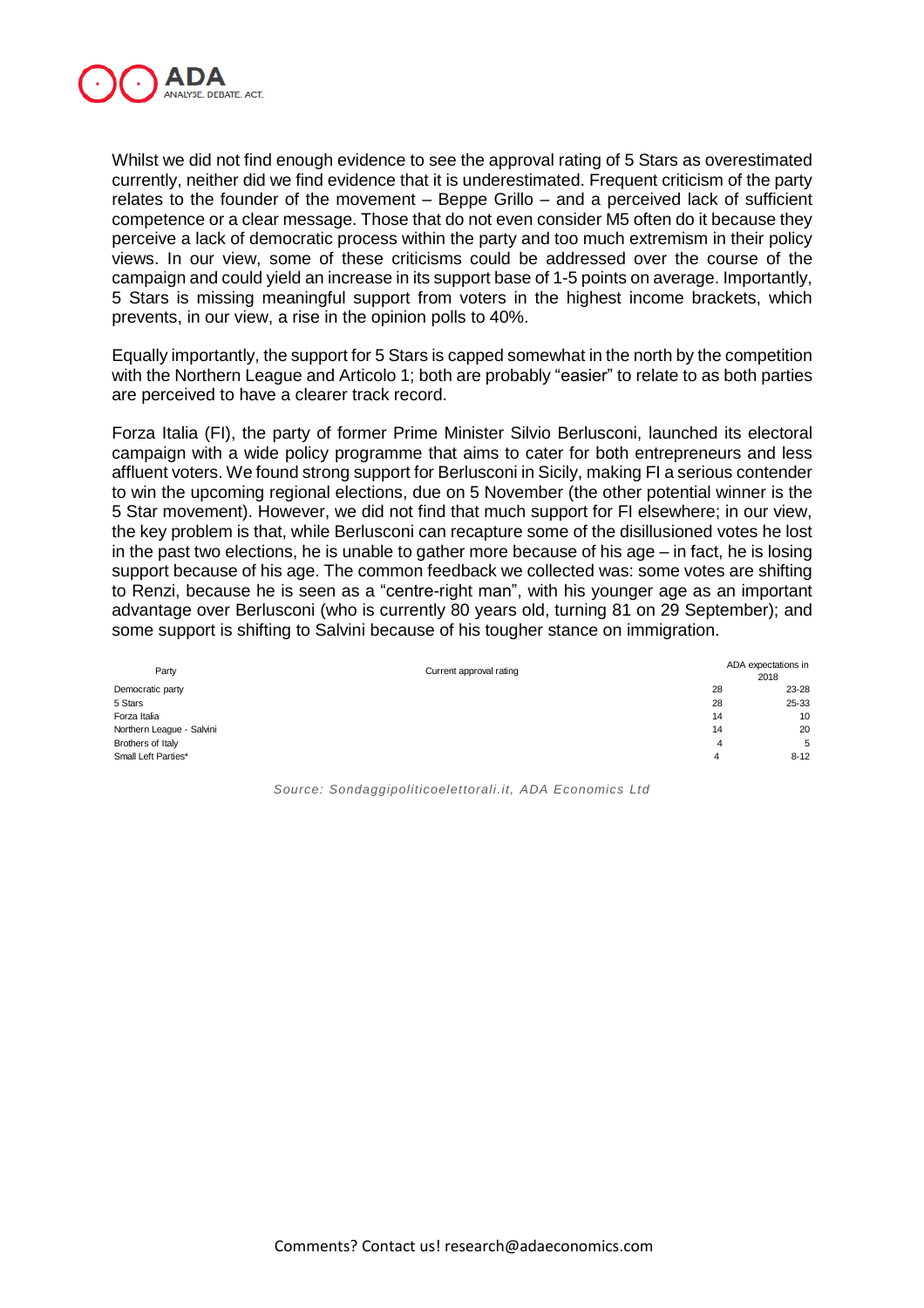

## Election scenarios and policy outcomes

Election scenarios at this stage are subject to a major unknown as the details of the electoral law have not been agreed on yet. We assume that the new system will be a majoritarian one, with some proportional adjustment and a cut off for representation at the national level for the lower chamber set at 3-5%. We expect to see a majority premium for the party/list that reaches 40% of the votes at the national level, but it remains unclear how similar the rules will be for the lower house and the Senate and what will be the requirements to access the majority premium.

In our view, the combination that will receive the highest number of seats in parliament is likely to be Northern League-5 Stars, followed by a centre-right coalition of Northern League-Forza Italia and Fratelli d'Italia. Both options face some challenges, but not steep enough, in our view, for us not to take these scenarios very seriously. In the first case, an official cooperation between the two appears very unlikely before the elections, but viable at least on some issues after the elections, in our view. The table below shows the policy areas that each scenario could bring, in our view. In the second option, the big question will be whether Forza Italia will accept being the junior coalition partner in the government, and the number of seats overall will not be as significant as in the first case – especially in the Senate, some problems could arise if NL-FI do not perform as strongly as we expect.

A grand coalition between the Democratic party and Forza Italia (the Renzi government was supported by a spin-off of FI), in our view, has the highest risk of not reaching enough votes for a majority, with the same being true of a coalition between the Democratic party and the smaller left-wing parties.

| Coalition                           | ADA's expectations on policy priorities                                                                                                       |
|-------------------------------------|-----------------------------------------------------------------------------------------------------------------------------------------------|
| NL+FI+Fdl                           | Introduction of a flat tax or a two tax rate system for the corporate sector                                                                  |
|                                     | Halt on immigration inflows from Africa                                                                                                       |
|                                     | Some increase in fiscal spending to support the lowest income bracket                                                                         |
|                                     | Partial repeal of the housing tax - most likely for residential properties - or similar measures to in support of<br>construction/real estate |
|                                     | Widening of the budget deficit goals agreed with Brussels                                                                                     |
| NL - M5 (not necessarily            | New lower corporate tax rate for SMEs (the bulk of companies in Italy)                                                                        |
| a firm coalition)                   | Halt on immigration inflows from Africa                                                                                                       |
|                                     | Public spending reduction continuing                                                                                                          |
|                                     | Simultaneous introduction of a minimum income support, limited in time for the lowest income bracket, including students                      |
|                                     | Lifting up of the budget deficit goals agreed with the EU Commission                                                                          |
|                                     | Halt to privatisations                                                                                                                        |
| Democratic party + FI<br>and/orArt1 | Another round of labour reforms                                                                                                               |
|                                     | Privatisations continue                                                                                                                       |
|                                     | Spending review continues                                                                                                                     |
|                                     | Competition reforms continue as planned                                                                                                       |
|                                     | Reduction of social security contributions                                                                                                    |

Source: Macrobond, ADA Economics Ltd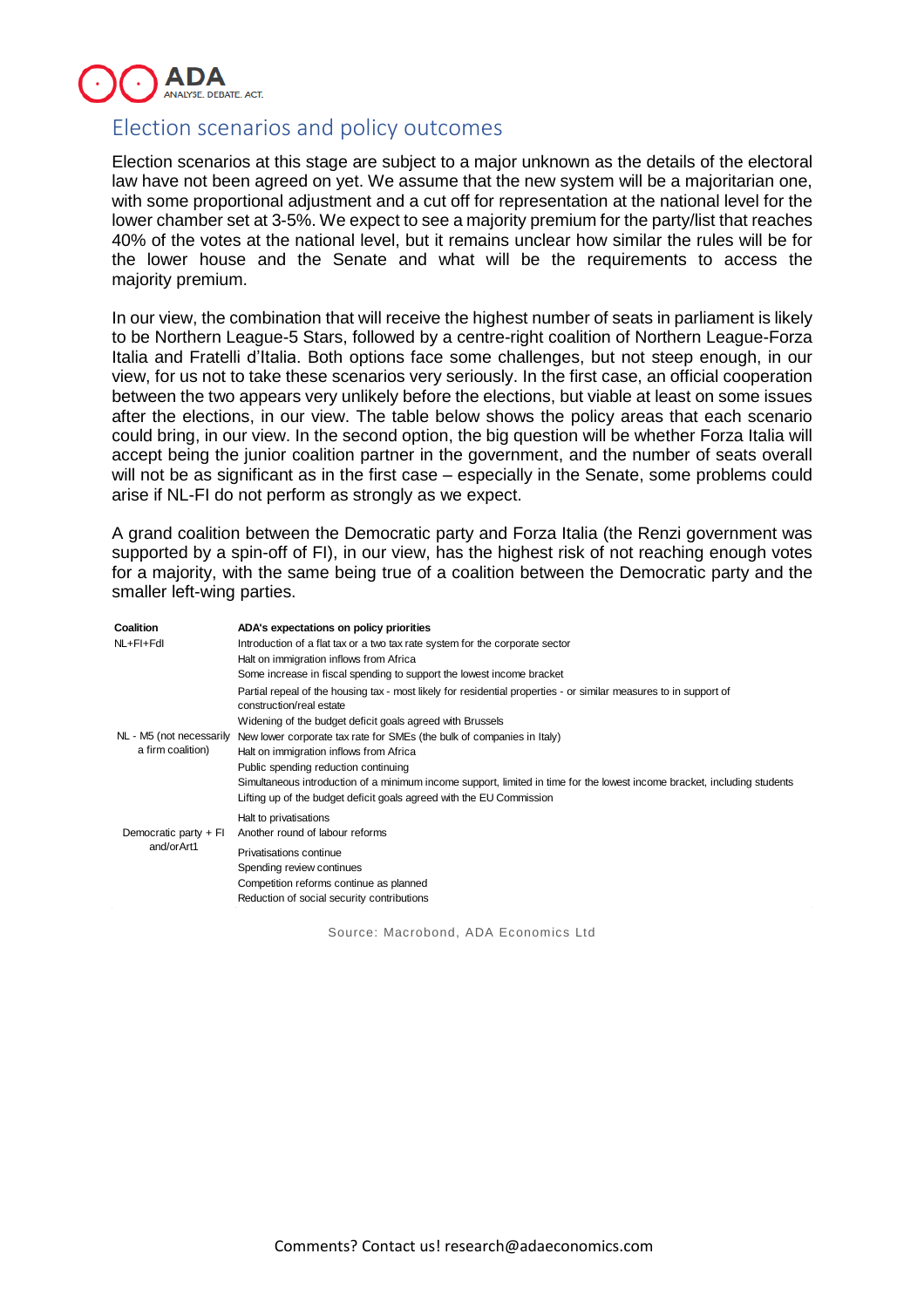

## The perception of the current economic situation

Overall, we found that people reported that the economy was stable – generally stagnant, but at least not worsening as seen in previous years. On the margin, we found more negative views in the centre-northern part of the country than elsewhere.

A recurrent theme in our conversations was the need to support entrepreneurs, and bring back companies that create jobs. Strong criticisms were voiced about the education reform of the Renzi government, the need to increase resources for the public healthcare sector, and a very strong sense of injustice for the high number of illegal immigrants that are coming into the country but failing to contribute to society.

People's trust in the future of the country, in our view, continues to weaken; this is visible both in our findings of low trust and support for the BTPs (which have been the bedrock of households' savings historically), and the generally high share of people that would leave the country if they could, to seek a better job/standard of living.

## Universal minimum income and flat tax: no vote winners for now

We surveyed voters' support for the two big policy proposals that are part of this election campaign: the universal minimum income (an idea initially launched by the 5 Star movement, and later transformed and partly implemented by the Democratic party) and the flat tax (supported by the Northern League and Forza Italia). To our surprise, neither measure was a trigger for voters' support in the vast majority of cases, in fact both were rejected by roughly two respondents out of three. However, we believe that both policies, if refined, could be welcomed by citizens and could help the economy.

#### Universal minimum income – the feedback:

A very forceful criticism of this proposal is that it is perceived to be too expensive for the state of public finances and, even if it was not, people were often of the view that it would not be a solution for the economy's problems, but rather a temporary palliative. Voters across age brackets (although the younger cohorts, on the margin, tend to be more favourable on the idea due to the future of automation) want to see job opportunities, not income support.

A strong criticism of the proposal is that it will be open to abuse – this was a particularly common response in the centre-southern parts of the country, where practically everyone noted that the scheme would be abused. Overall, voters complained about high tax evasion and the need to improve the justice system and so the minimum income proposal as simply impractical as long as these two issues aren't tackled in a credible manner. Also, some thought that the countries does not need to redistribute income further, but rather wealth. An equally important criticism to the minimum income proposal is the fact that most voters thought it is not the most pressing priority, or simply that the country overall would benefit more from using the resources and invest it in infrastructure, improvements in tourism or simply tax cuts for all.

We asked people what they thought would be the appropriate monthly net amount should this scheme be put in place, and the range of answers we gathered was from EUR 400 to EUR 1,400 per month, with the most frequent response set at EUR 700-800 per month.

Those that liked the idea mentioned did it for the following reasons: as a second choice if the "state can't deliver more job creation", as a desirable way to support the poorest including pensioners and as a way to offset the expected negative impact on the labour market from increased automation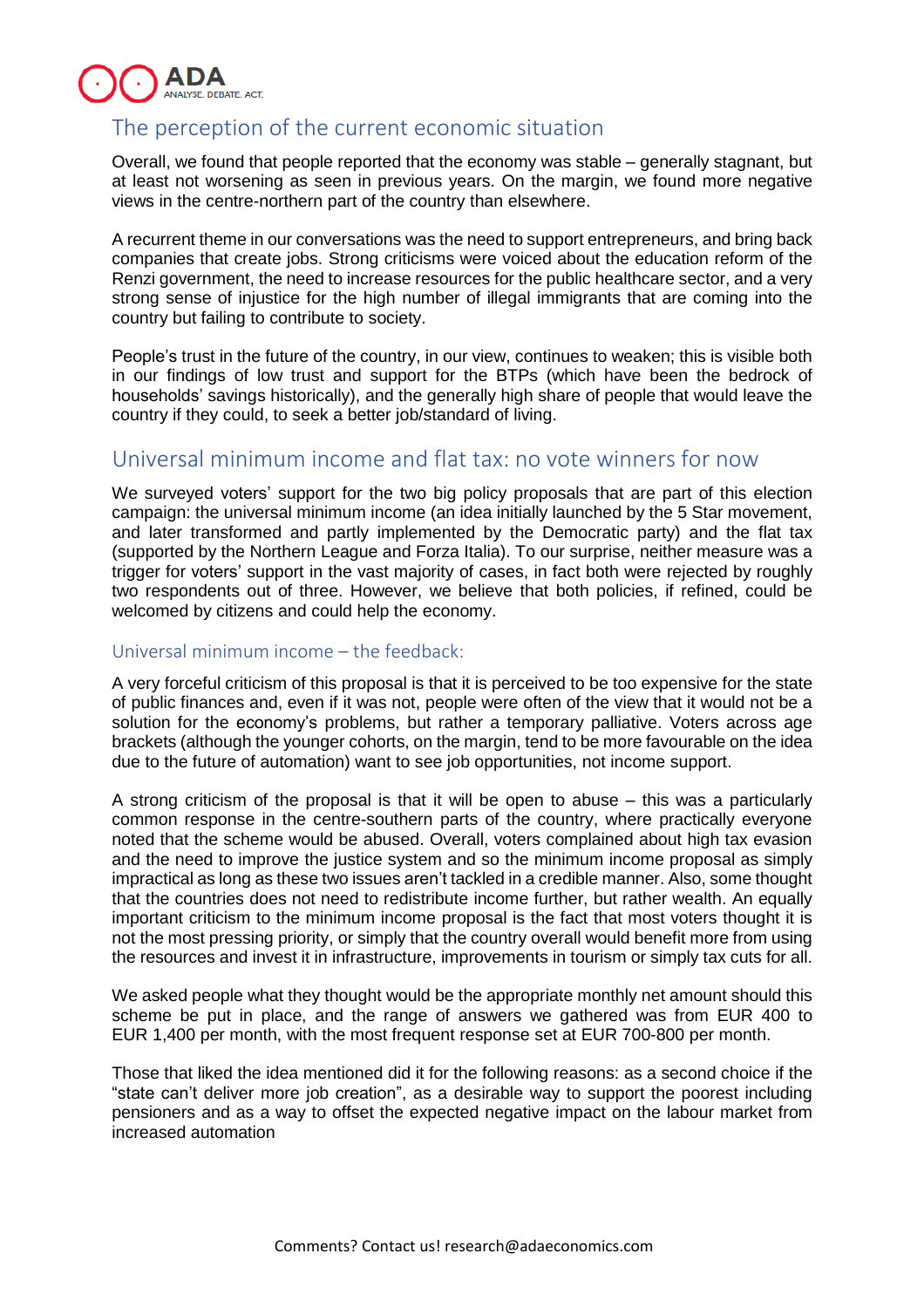

#### Potential improvements for the idea

Respondents both in favour and against the universal minimum income, de facto, suggested various ways that would make, in our view, this proposal significantly more popular than it is currently. It is important for the policy to have a clearer strategy and expected effect, and a solid funding proposal. Equally importantly, most people would prefer to see it have a limited timeframe and be conditional, in order to avoid abuse. For example, this could be used to widen the support surrounding maternity/paternity leave, or to support young/new entrepreneurs or people who want to advance their skills for career progression.

## Flat tax – the feedback

The flat tax system – for both companies and households – is still a new idea in Italy and generally one that the electorate is not yet overly familiar with. One out of three respondents in our sample were supportive of the idea (even including those that did not necessarily think that just one tax bracket is ideal) and we found more support in the northern part of the country, on the margin.

The majority of the people who argued against it said that a flat tax system is unjust – this was a common response even among high-income earners. Equally important was the concern that a low tax rate would be unsustainable for the public sector and, generally, people thought there was no solid analysis that would back this proposal. We found that some small entrepreneurs were against the flat tax because they thought that large companies ought to pay more, or that the shift to a flat tax system would create a sudden tax increase for them.

We note that, while the proposal of a single tax bracket (for companies or households) was forcefully rejected, the potential of two-to-three (maximum) tax rates for everyone was generally more welcomed.

#### A much-needed revision of the tax system

In our view, a very important factor behind the lack of support for the flat tax scheme is the lack of convincing analysis available for the average person, which would show how the scheme would work and why it should stimulate the economy. Italians, by now, have developed a high distrust of anyone that promises a tax cut, as their experience of the past seven years has proved that there is no such thing as a free lunch. In addition, people are familiar with the web of tax thresholds, which change from year to year and do not really seem to be up to date with the current global economy. The following are some of the most frequent criticisms we gathered on the tax system; which, if they were to be addressed, could prove to be a strong vote-shifter in the upcoming campaign, in our view:

- The tax brackets for employees and the self-employed should be consistent with each other, should be more reflective of the growing income inequality and should incentivise tax disclosure (while they do the opposite currently). Examples that were given to us were an incoherence in the tax rate for lawyers up to EUR 30,000 per year, sudden changes in the tax rates for the flexible workers (*partite iva*), the EUR 80 support scheme was legislated for employees, but not self-employed, even if they are in equivalent income brackets.
- The recently implemented "studi di settore" a way to reduce tax avoidance among entrepreneurs/SMEs – is widely perceived to be unjust and countercyclical to the business cycle (it imposes a high tax burden when the entrepreneur has a bad year and may not tax enough in the good (long gone) times).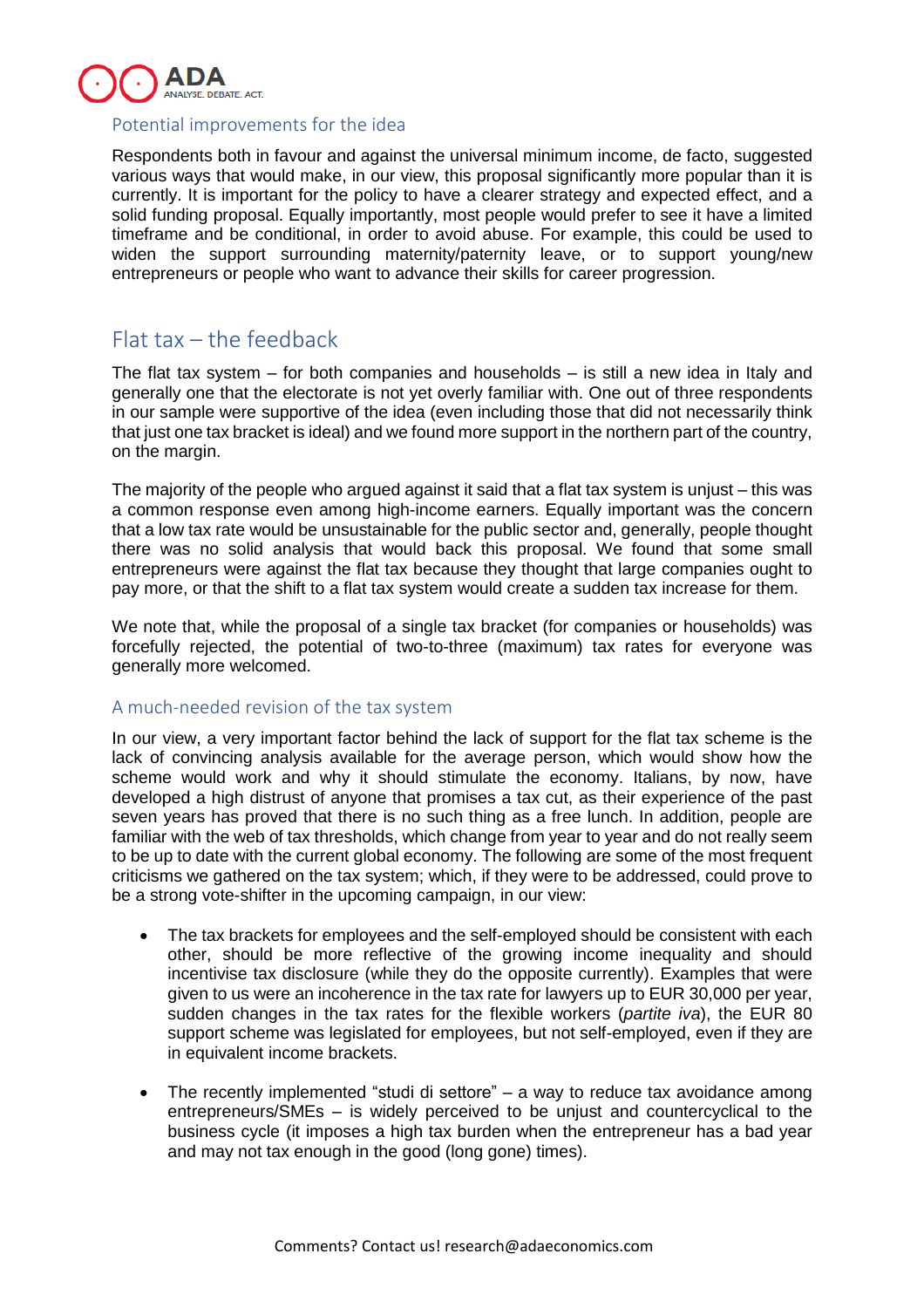

- The tax system is too complex overall.
- The housing tax is perceived by many as a fundamentally unfair tax, especially those that either are still paying a mortgage on it or those that have inherited a real estate asset but do not earn any return on it. We found a recurrent proposal of a complete elimination of the real estate tax for small companies and the suggestion of making the housing tax significantly more progressive.
- The tax burden is seen as too high in particular, the VAT rate is seen as exaggerated (and will rise further next year), the IRAP is often criticised (the additional tax at the local level).
- People think that there is no support for small- and medium-sized entrepreneurs, especially young ones, and the tax system should provide significantly more support for those parts of the corporate sector, while increasing the burden on the "mega" companies.

## The housing market

Recently, we conducted a study on the affordability of the Italian residential real estate market, which highlighted that, aside from pockets of particularly high prices (Milan, Venice, Rome, especially the historical centres), the market appears overall significantly more accessible compared with the past. Our small data survey confirmed that most people see housing prices are much more affordable, and that it is generally a good time to enter the market if they have the means.

However, our study also revealed that a vast majority of people are not able to buy a property because they do not have enough savings, or their employment status is perceived to be "too risky" by the banks, which would lend only if guarantors are involved.



#### Debt servicing costs for a 60sqm flat in the regional capitals

Source: Agenzia delle Entrate, Istat, ADA Economics Ltd. Debt servicing costs measured by repayment of principal and interest for a 20 year mortgage at 2.1% divided by the estimate of regional disposable incomes, estimates for 2016. Estimates showing *for a 100% loan to value mortgage and for an 80% one.*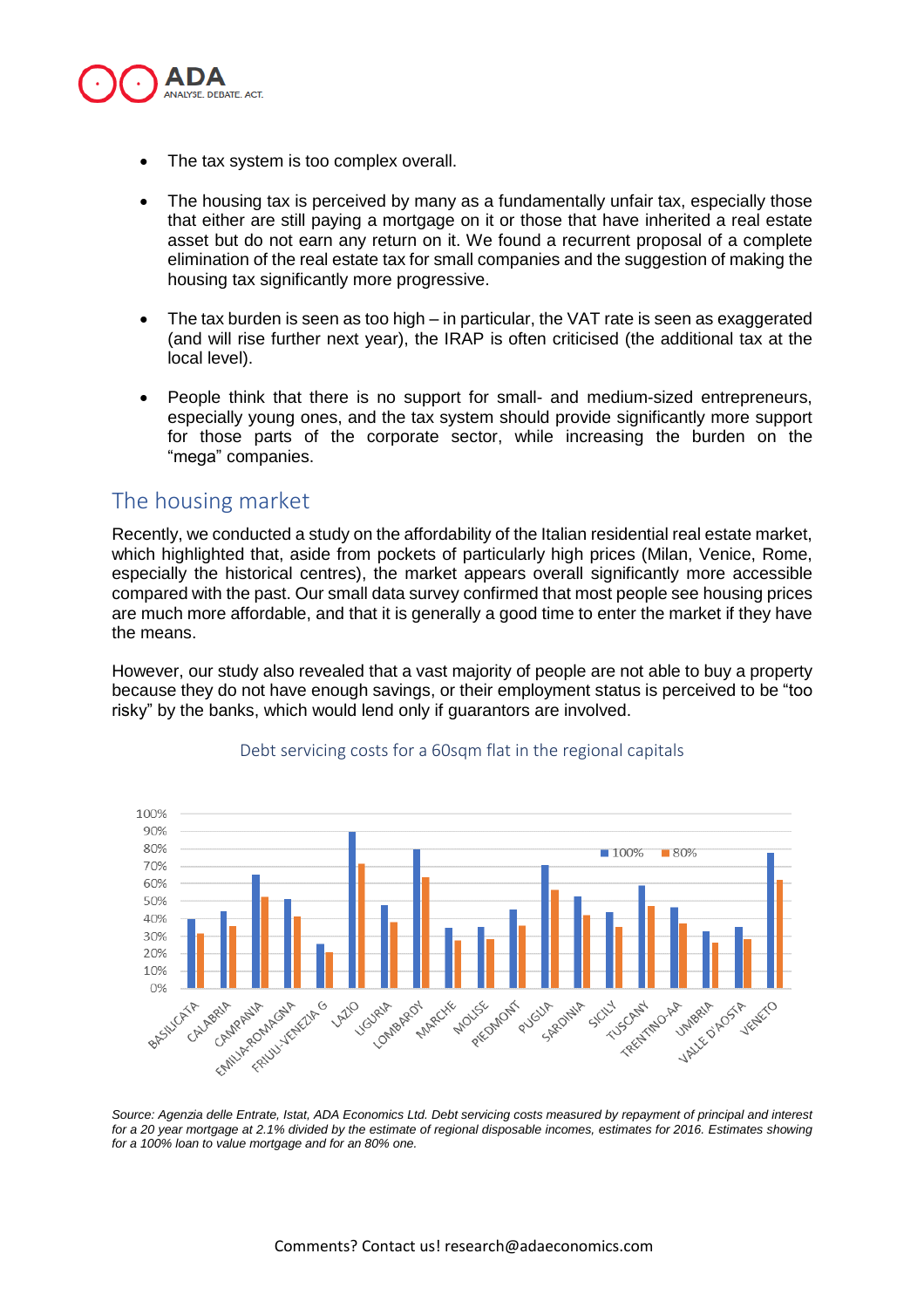

In our view, this suggests that, while the market is likely to continue to show signs of improvements, valuations could fall further, especially in the smaller towns, as a result of a lack of demand and as the country continues to go through a process of wage compression in the coming years.

## Trust in the BTPs… not much left

We asked people about their savings and whether they would consider investing in BTPs as a surreptitious way to assess their trust in the state. Historically, Italian families have saved large chunks in BTPs; more recently, they have continued to do so indirectly via savings products offered by the banks – what is going to happen in the future? The responses we collected, in our view, are a worrying signal that trust, knowledge and appeal are very low. First, a large share of respondents mentioned a complete lack of trust due to bad experiences related to corporate and bank bonds, as well as a general distrust over public sector finances. Secondly, a meaningful share of the sample mentioned a lack of appeal both because of the taxation on BTPs (which was increased during the Monti and Renzi governments), as well as a lack of appeal due to low yields. Last but not least, we also found a widespread lack of knowledge about these products, not strictly concentrated among the younger generations (which would normally have lower savings and less experience with financial instruments).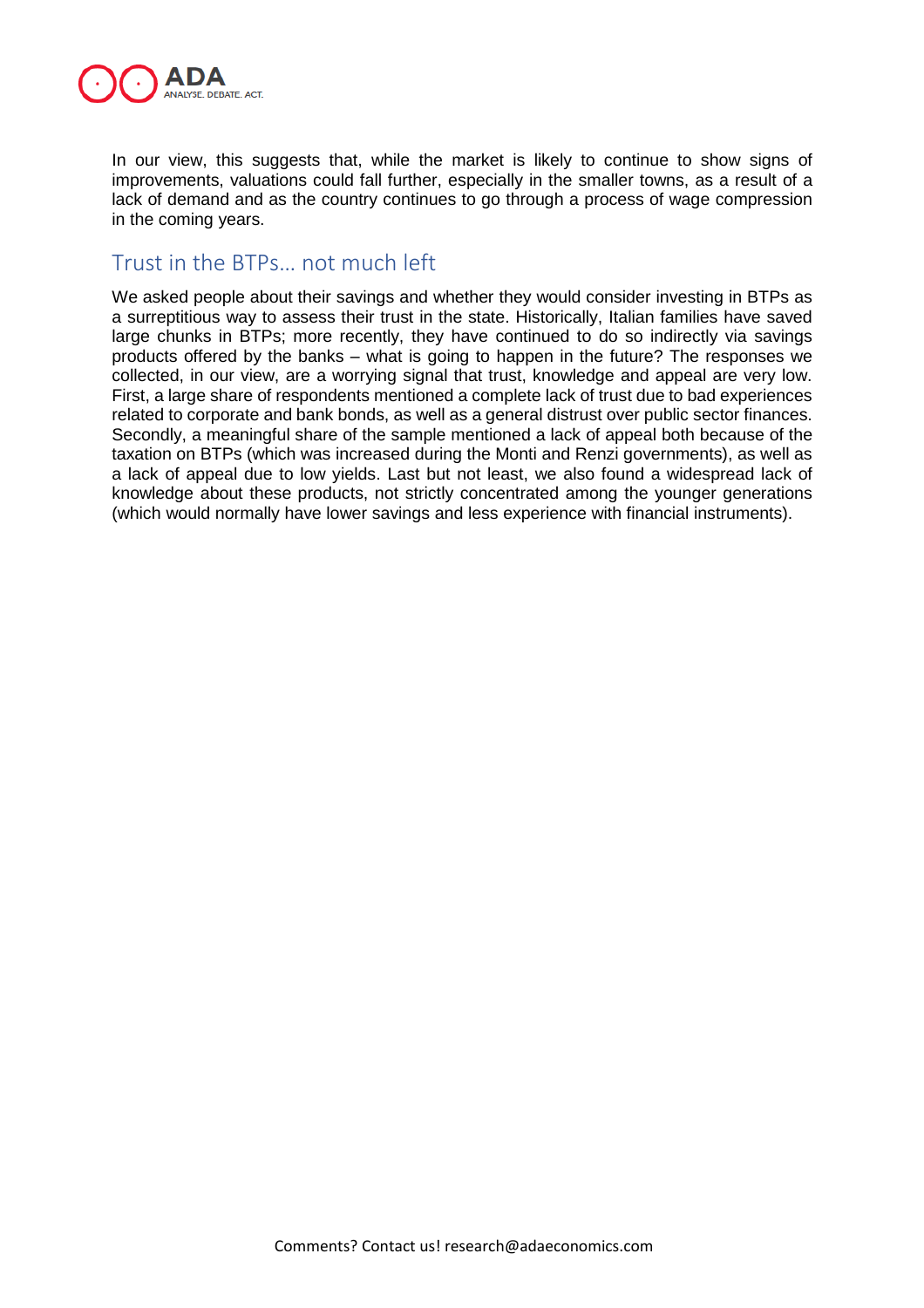

## The EU(ro) question

Commonly available surveys, such as the Eurobarometer or opinion polls on the EU and the Euro, show that there is a fairly high distrust of the EU but only a minority of people are willing to translate that into a hypothetical vote to LEAVE the EU(ro). During our exercise, we did not openly ask about support for the Euro and a very small minority of people raised the Euro as a key issue that needs to be addressed (1% of those sampled mentioned it as a policy priority, as much as those that mentioned a "closer EU" as a priority). In our view, this means that, even if the more Euro-sceptic parties do win, it would not necessarily mean that they would make the question of the  $EU(ro)$  a priority – in fact, this survey suggests that they should not, and its message is consistent with a study we conducted on Italy in 2016.

In our view, a EU(ro) referendum is not permissible by the Italian Constitution under article 75- 80 and, even if it were to be implemented in the near term, there would be strong support for a REMAIN vote, if only because history shows that Italians do not rush into support of bold changes if a clear case is not made in their favour. Given the state of the debate and the steep challenges faced by the UK in the Brexit negotiations, we see no strong case to be concerned about ITEXIT, even if the next government is perceived to be Euro-sceptic. That said, time can change many things. The earliest feasible date that a EU(ro) referendum could take place, in our view, is 2021: it would need the new government to settle in, change the Constitution, and then start the process to have such a referendum. At best, this is a three-year journey and, most likely, a longer one.



*Source: Sondaggipoliticoelettorali, DEMOPOLIS survey conducted in May 2017, ADA Economics Ltd*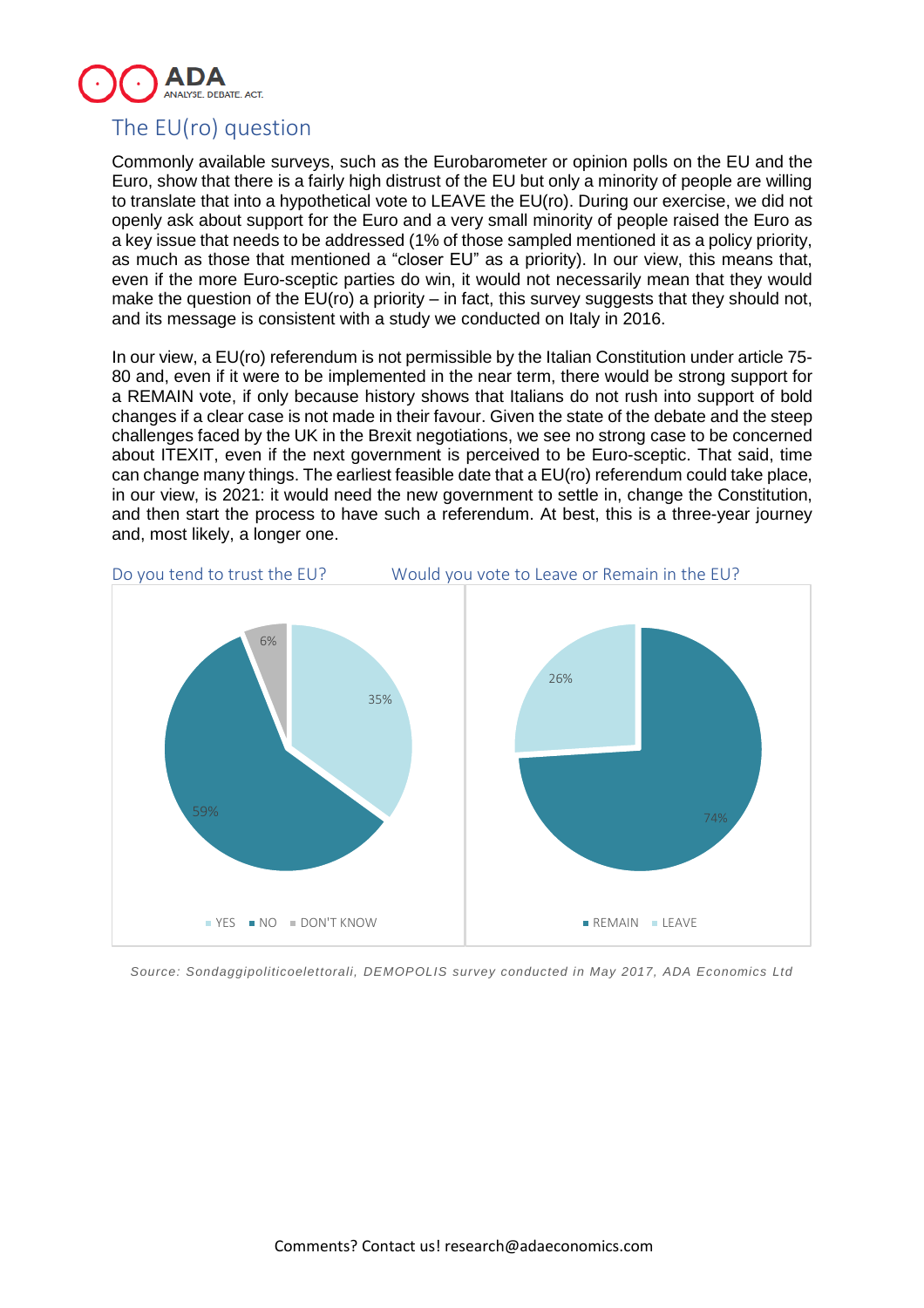

|                                       | <b>Policy priorities</b>                             | % of responses |
|---------------------------------------|------------------------------------------------------|----------------|
| Increase spending on human capital    |                                                      | 25%            |
| which includes (in order of priority) | education                                            |                |
|                                       | healthcare                                           |                |
|                                       | cut in the retirement age to free up jobs            |                |
|                                       | improve the justice system                           |                |
|                                       | increase minimum pensions                            |                |
|                                       | increase support for families                        |                |
| Restructure the tax system            |                                                      | 20%            |
| which includes (in order of priority) | cut in taxes in broad terms (families/companies etc) |                |
|                                       | cut taxes specifically for SMEs                      |                |
|                                       | reduction in tax evasion                             |                |
|                                       | reduction in the perceived tax inequality            |                |
| Various structural reforms            |                                                      | 16%            |
| which includes (in order of priority) | reduce the "cost of politics"                        |                |
|                                       | cut bureacracy                                       |                |
|                                       | finish the electoral law                             |                |
|                                       | structural reforms in broad terms                    |                |
|                                       | legalise prostitution and drugs use                  |                |
|                                       | reduce the public debt                               |                |
|                                       | leave the EURO                                       |                |
|                                       | a closer Europe                                      |                |
| Address the immigration wave          |                                                      | 14%            |
| Increase spending on fixed assets     |                                                      |                |
| which includes (in order of priority) | increase infrastructure overall                      | 12%            |
|                                       | increase spending on tourism                         |                |
|                                       | address the north-south income divide                |                |
|                                       | increase spending to protect the environment         |                |
|                                       |                                                      |                |

*Source: ADA Economics Ltd*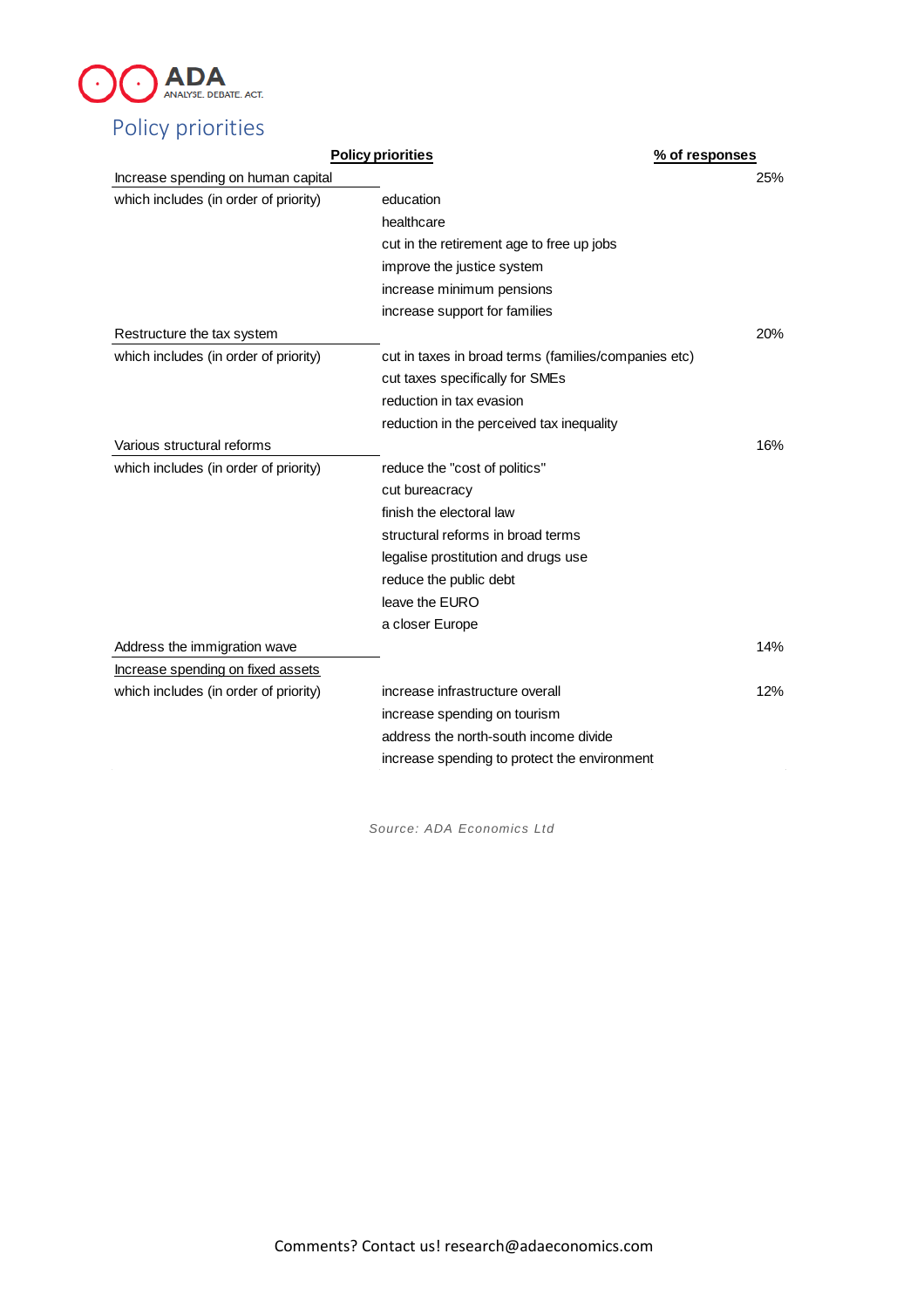

#### TERMS AND CONDITIONS OF USE

YOU AGREE THAT YOU ARE USING THIS REPORT AND THE ADA Economics Ltd ("ADA") SERVICES AT YOUR OWN RISK AND LIABILITY. NEITHER ADA NOR ANY DIRECTOR, OFFICER, EMPLOYEE OR AGENT OF ADA ACCEPTS ANY LIABILITY WHATSOEVER FOR ANY DIRECT, INDIRECT, CONSEQUENTIAL, MORAL, INCIDENTAL, COLLATERAL OR SPECIAL DAMAGES, OR LOSSES OF ANY KIND, INCLUDING, WITHOUT LIMITATION, THOSE DAMAGES ARISING FROM ANY DECISION MADE OR ACTION TAKEN BY YOU IN RELIANCE ON THE CONTENT OF THIS REPORT, OR THOSE DAMAGES RESULTING FROM LOSS OF USE, DATA OR PROFITS, WHETHER FROM THE USE OF OR INABILITY TO USE ANY CONTENT OR SOFTWARE OBTAINED FROM THIRD PARTIES REQUIRED TO OBTAIN ACCESS TO THE CONTENT, OR ANY OTHER CAUSE, EVEN IF ADA IS ADVISED OF THE POSSIBILITY OF SUCH DAMAGES OR LOSSES, AND EVEN IF CAUSED BY ANY ACT, OMISSION OR NEGLIGENCE OF ADA OR ITS DIRECTORS, OFFICERS, EMPLOYEES OR AGENTS, AND EVEN IF ANY OF THEM HAS BEEN APPRISED OF THE LIKELIHOOD OF SUCH DAMAGES OCCURRING.

I/ Copyright 2017 ADA. All rights reserved.

This report may provide information, commentary on and the discussion of issues relating to the state of the economy and the capital markets. All opinions, projections and estimates constitute the judgment of the author as of the date of the report and are subject to change without notice. ADA is under no obligation to update this report and readers should therefore assume that ADA will not update any fact, circumstance or opinion contained in this report.

The content of this report is provided for discussion purposes only. Any forward-looking statements or forecasts included in the content are based on assumptions derived from historical results and trends. Actual results may vary from any such statements or forecasts. No reliance should be placed on any such statements or forecasts when making any investment decision, and no investment decisions should be made based on the content of this report.

This report is not intended to provide personal investment advice and it does not take into account the specific investment objectives, financial situation and particular needs of any specific person. Under no circumstances does any information represent a recommendation to buy or sell securities or any other asset, or otherwise constitute investment advice. Investors should seek financial advice regarding the appropriateness of investing in specific securities or financial instruments and implementing the investment strategies discussed or recommended in this report.

This report should not be regarded by recipients as a substitute for the exercise of their own judgment and readers are encouraged to seek independent, third-party research on any companies discussed or affected by this report.

Securities and other financial instruments discussed in this report are not insured and are not deposits or other obligations of any insured depository institution. Investments in general and, derivatives, in particular, involve numerous risks, including, among others, market risk, counter-party default risk and liquidity risk. No security, financial instrument or derivative is suitable for all investors. In some cases, securities and other financial instruments may be difficult to value or sell, and reliable information about the value or risks related to the security or financial instrument may be difficult to obtain. Investors should note that income from such securities and other financial instruments, if any, may fluctuate and that the price or value of such securities and instruments may rise or fall and, in some cases, investors may lose their entire principal investment. Past performance is not necessarily a guide to future performance.

Foreign currency rates of exchange may adversely affect the value, price or income of any security or financial instrument mentioned in this report. Investors in such securities and instruments effectively assume currency risk.

Any information relating to the tax status of financial instruments discussed herein is not intended to provide tax advice or to be used by anyone to provide tax advice. Investors are urged to seek tax advice based on their particular circumstances from an independent tax professional.

Individuals identified as economists in this report do not function as research analysts. Under U.S. law, reports prepared by them are not research reports under applicable U.S. rules and regulations.

In accordance with rules established by the U.K. Financial Services Authority, macroeconomic analysis is NOT considered investment research.

Materials prepared by ADA research personnel are based on public information. Facts and views presented in this material have not been reviewed by, and may not reflect information known to, professionals in other business areas of ADA.